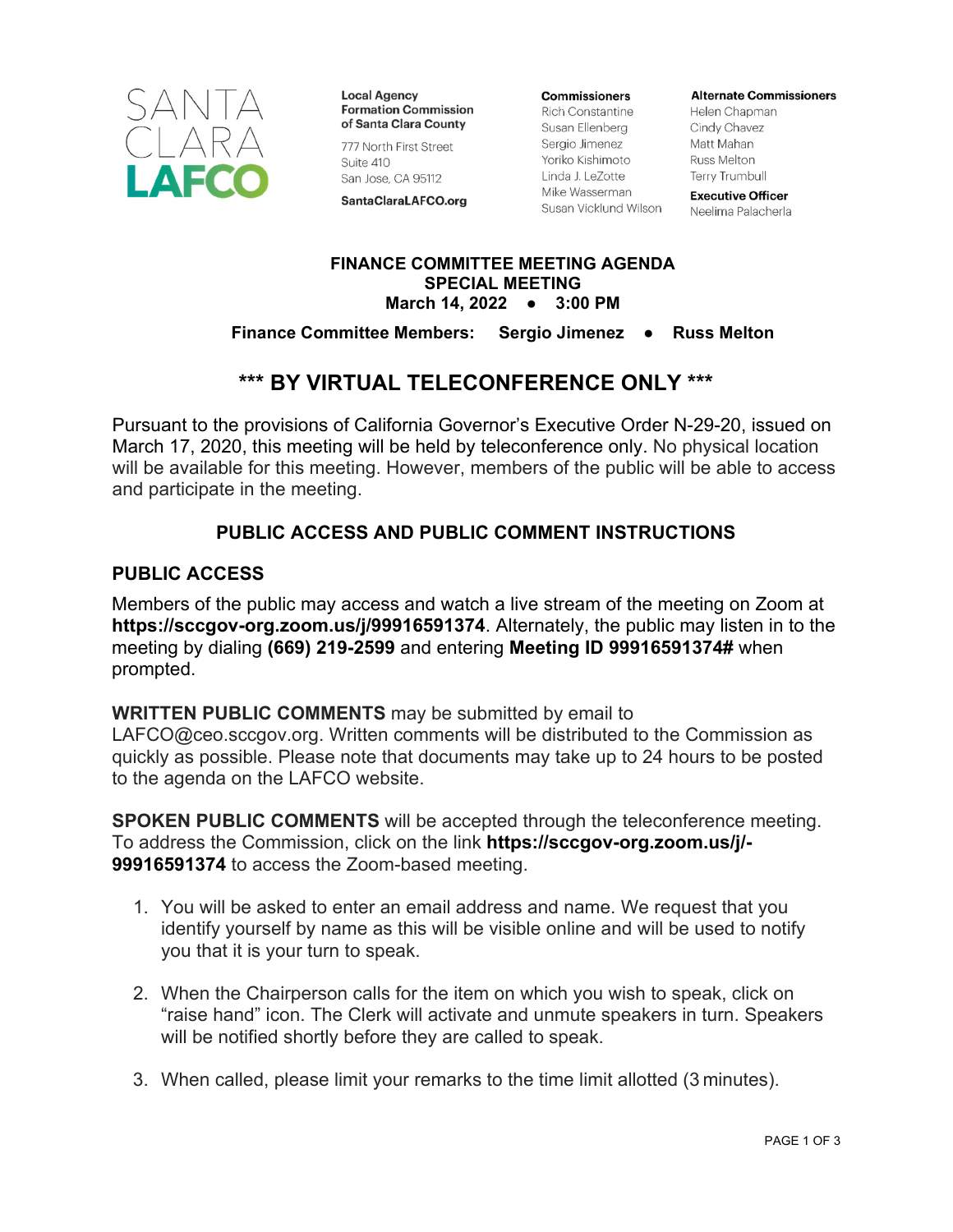- 1. Pursuant to Government Code §84308, no LAFCO commissioner shall accept, solicit, or direct a contribution of more than \$250 from any party, or his/her agent; or any participant or his /or her agent, while a LAFCO proceeding is pending, and for three months following the date a final decision is rendered by LAFCO. Prior to rendering a decision on a LAFCO proceeding, any LAFCO commissioner who received a contribution of more than \$250 within the preceding 12 months from a party or participant shall disclose that fact on the record of the proceeding. If a commissioner receives a contribution which would otherwise require disqualification returns the contribution within 30 days of knowing about the contribution and the proceeding, the commissioner shall be permitted to participate in the proceeding. A party to a LAFCO proceeding shall disclose on the record of the proceeding any contribution of more than \$250 within the preceding 12 months by the party, or his or her agent, to a LAFCO commissioner. For forms, visit the LAFCO website at www.santaclaralafco.org. No party, or his or her agent and no participant, or his or her agent, shall make a contribution of more than \$250 to any LAFCO commissioner during the proceeding or for 3 months following the date a final decision is rendered by LAFCO.
- 2. Pursuant to Government Code Sections 56100.1, 56300, 56700.1, 57009 and 81000 et seq., any person or combination of persons who directly or indirectly contribute(s) a total of \$1,000 or more or expend(s) a total of \$1,000 or more in support of or in opposition to specified LAFCO proposals or proceedings, which generally include proposed reorganizations or changes of organization, may be required to comply with the disclosure requirements of the Political Reform Act (See also, Section 84250 et seq.). These requirements contain provisions for making disclosures of contributions and expenditures at specified intervals. More information on the scope of the required disclosures is available at the web site of the FPPC: www.fppc.ca.gov. Questions regarding FPPC material, including FPPC forms, should be directed to the FPPC's advice line at 1-866-ASK-FPPC (1-866-275- 3772).
- 3. Pursuant to Government Code §56300(c), LAFCO adopted lobbying disclosure requirements which require that any person or entity lobbying the Commission or Executive Officer in regard to an application before LAFCO must file a declaration prior to the hearing on the LAFCO application or at the time of the hearing if that is the initial contact. In addition to submitting a declaration, any lobbyist speaking at the LAFCO hearing must so identify themselves as lobbyists and identify on the record the name of the person or entity making payment to them. Additionally, every applicant shall file a declaration under penalty of perjury listing all lobbyists that they have hired to influence the action taken by LAFCO on their application. For forms, visit the LAFCO website at www.santaclaralafco.org.
- 4. Any disclosable public records related to an open session item on the agenda and distributed to all or a majority of the Commissioners less than 72 hours prior to that meeting are available for public inspection at the LAFCO Office, 777 North First Street, Suite 410, San Jose, California, during normal business hours. (Government Code §54957.5.)
- 5. In compliance with the Americans with Disabilities Act, those requiring accommodation for this meeting should notify the LAFCO Clerk 24 hours prior to the meeting at (408) 993- 4705.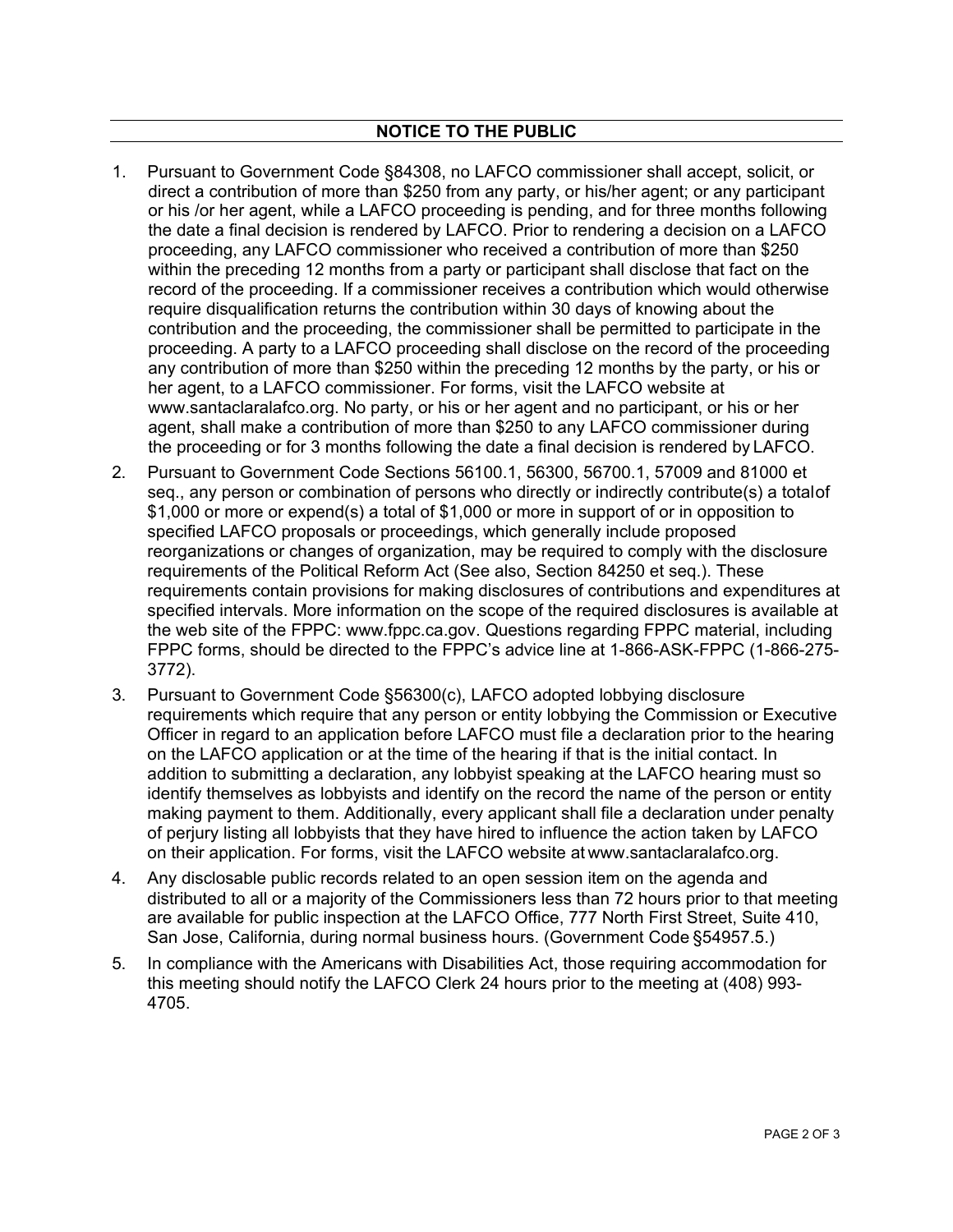### **1. PUBLIC COMMENTS**

This portion of the meeting provides an opportunity for members of the public to address the Committee on matters not on the agenda, provided that the subject matter is within the jurisdiction of the Commission. No action may be taken on off- agenda items unless authorized by law. Speakers are limited to THREE minutes. All statements that require a response will be referred to staff for reply in writing.

### **2. STATUS OF CURRENT YEAR WORK PLAN**

**Recommended Action:** Accept report and provide direction, as necessary.

### **3. PROPOSED WORK PLAN FOR FISCAL YEAR 2023**

**Recommended Action:** Consider the proposed Work Plan for Fiscal Year 2023, provide further direction to staff, as necessary, and forward a recommendation to the full Commission.

### **4. STATUS OF CURRENT YEAR BUDGET**

**Recommended Action:** Accept report and provide direction, as necessary.

### **5. PROPOSED BUDGET FOR FISCAL YEAR 2023**

**Recommended Action:** Consider the proposed Budget for Fiscal Year 2023. Provide further direction to staff, as necessary, and forward a recommendation to the full Commission.

### **6. ADJOURN**

**Recommended Action:** Set date and time for the next Finance Committee meeting, as necessary.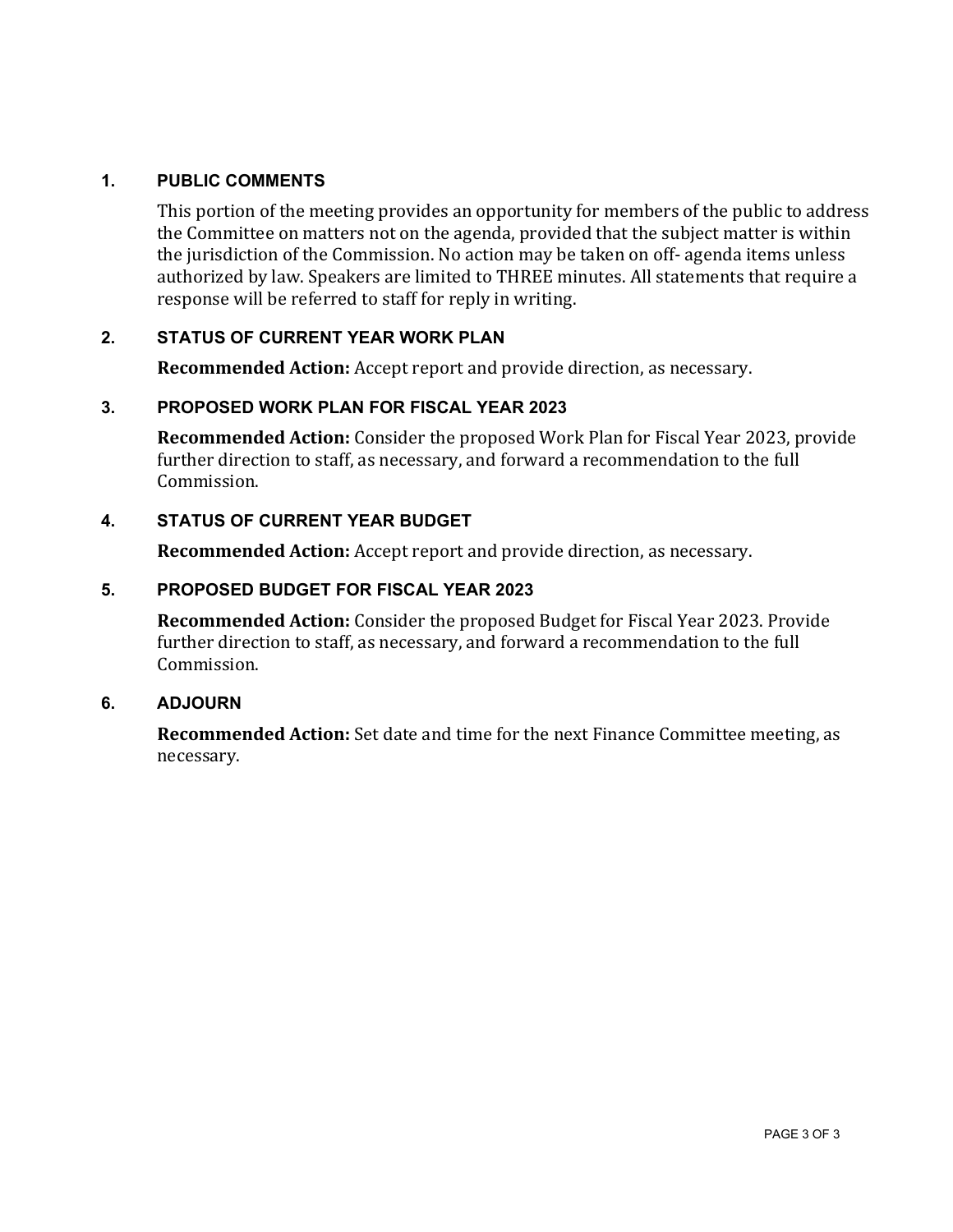PRIORITY**\*** H - High Priority (essential activities: state mandate, Commission directive, requirements)

M - Medium Priority (important, provided resources allow or time permits)

L - Low Priority (desirable provided resources allow or time permits, not urgent)

|                           | <b>PROJECT DESCRIPTION</b>                                                                                                                                    | <b>ACTIVITIES / TIMELINE</b>                                                                                                                                                                                                                                                                                                                                                                       | <b>RESOURCE</b><br>s  | <b>PRIORITY*</b> | <b>STATUS</b>                                                                                                                                                                                |
|---------------------------|---------------------------------------------------------------------------------------------------------------------------------------------------------------|----------------------------------------------------------------------------------------------------------------------------------------------------------------------------------------------------------------------------------------------------------------------------------------------------------------------------------------------------------------------------------------------------|-----------------------|------------------|----------------------------------------------------------------------------------------------------------------------------------------------------------------------------------------------|
| <b>LAFCO APPLICATIONS</b> | Process applicant initiated LAFCO proposals                                                                                                                   | <b>Encourage pre-application meetings</b><br>prior to application submittal<br>Conduct pre-agenda meetings with<br>County Depts to obtain Assessor &<br>Surveyor reports, as needed<br>Process applications per CKH Act<br>requirements: issue Notice of<br>Application, Certificate of Filing /<br>Sufficiency, Public Hearing Notice, staff<br>report, conduct protest proceedings, as<br>needed | <b>Staff</b>          | H                | Several pre-<br>application<br>meetings held<br>(San Jose /<br>Cupertino, San<br>Jose / Milpitas,<br><b>NASA Moffett</b><br>Field / Mountain<br>View, etc.)<br>3 applications in<br>progress |
|                           | Comment on potential LAFCO applications,<br>relevant projects & development proposals,<br>city General Plan updates and/or related<br>environmental documents | Ongoing, as needed                                                                                                                                                                                                                                                                                                                                                                                 | Staff                 | H                | Ongoing<br>(RHNA, Coyote<br>Valley)                                                                                                                                                          |
|                           | Review and update LAFCO policies for<br>context, clarity and consistency with State<br>law                                                                    | In progress                                                                                                                                                                                                                                                                                                                                                                                        | Staff /<br>Consultant | H                | In progress                                                                                                                                                                                  |
|                           | Dissolution of inactive special districts                                                                                                                     | Work with State Controller's Office to<br>identify County Library Services Area as<br>inactive                                                                                                                                                                                                                                                                                                     | Staff                 | M                | Identification<br>completed.<br>Processing<br>dissolution.                                                                                                                                   |
|                           | Prepare flowcharts for LAFCO processes and<br>update application packets for current<br>requirements and ease of public use                                   | Upon completion of policies update                                                                                                                                                                                                                                                                                                                                                                 | <b>Staff</b>          | L                | Internal<br>application<br>processing<br>checklists'<br>updates<br>completed.                                                                                                                |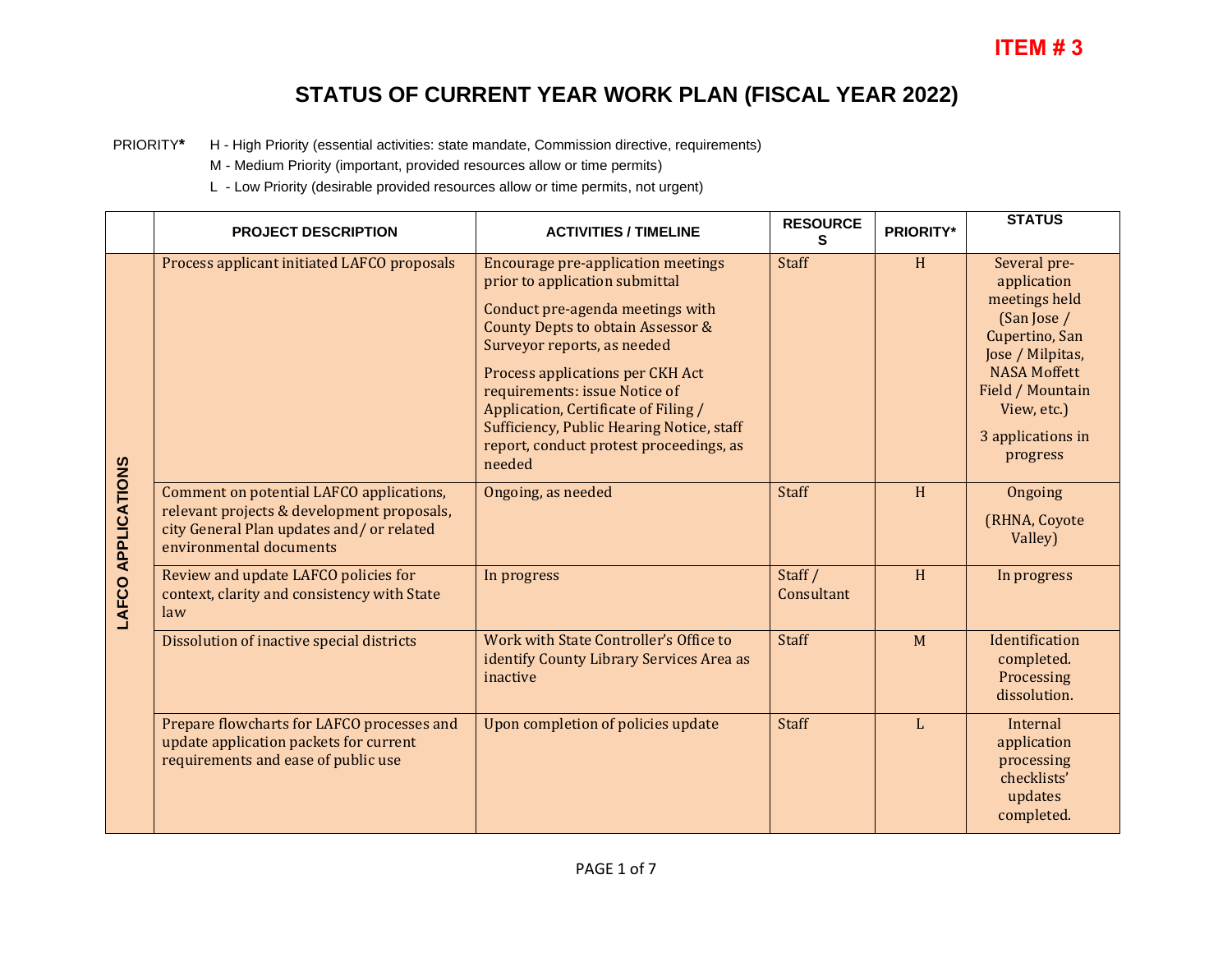|                                                                              | <b>PROJECT DESCRIPTION</b>                                                                                                                                                                           | <b>ACTIVITIES / TIMELINE</b>                                                                                                                      | <b>RESOURCE</b><br>S | <b>PRIORITY*</b> | <b>STATUS</b>                                                                        |
|------------------------------------------------------------------------------|------------------------------------------------------------------------------------------------------------------------------------------------------------------------------------------------------|---------------------------------------------------------------------------------------------------------------------------------------------------|----------------------|------------------|--------------------------------------------------------------------------------------|
| <b>ISLAND ANNEXATIONS</b>                                                    | Conduct outreach to cities with islands,<br>follow up on responses including<br>review/research of city limits/USA<br>boundaries, provide assistance with<br>annexations or necessary USA amendments | Prepare and distribute island maps to<br>cities                                                                                                   | Staff                | L                | Working with<br>cities upon<br>request (Los<br>Gatos, Monte<br>Sereno)3              |
|                                                                              | Facilitate interagency discussions to support<br>remaining island annexations                                                                                                                        | Ongoing discussion with San Jose, Los<br><b>Altos Hills</b>                                                                                       | Staff                | H                | In progress                                                                          |
|                                                                              | Review and finalize city-conducted island<br>annexations                                                                                                                                             | Ongoing, as needed                                                                                                                                | Staff                | H                | 3 finalized.                                                                         |
| <b>OUTREACH, GOVERNMENT / COMMUNITY RELATIONS &amp;<br/>CUSTOMER SERVICE</b> | Conduct outreach to increase awareness of<br>LAFCO's role                                                                                                                                            | Presentations to cities, other agencies on<br>LAFCO, as relevant<br>Distribute LAFCO communications<br>material to elected officials and staff of | Staff                | L<br>$\mathbf M$ | Presentations<br>provided upon<br>request (Grand<br>Jury, Leadership<br>Sunnyvale, ) |
|                                                                              |                                                                                                                                                                                                      | cities, special districts and the County<br>Seek exhibit opportunities at public<br>spaces / events                                               |                      | L                |                                                                                      |
|                                                                              |                                                                                                                                                                                                      | Maintain website as the primary<br>information resource on LAFCO                                                                                  |                      | H<br>L           | Website updated                                                                      |
|                                                                              |                                                                                                                                                                                                      | Increase social media presence (Twitter)                                                                                                          |                      |                  |                                                                                      |
|                                                                              | Engage and establish relationships with local<br>(cities, districts, county), regional<br>(ABAG/MTC), state (SGC, OPR, DoC, SWRCB)                                                                   | Attend regular meetings of SDA<br>(quarterly), SCCAPO (monthly), County<br>Planning Dept.(quarterly)                                              | Staff                | M<br>M           | Ongoing                                                                              |
|                                                                              | agencies, organizations such as SDA, SCCAPO,<br>CALAFCO, other stakeholder groups                                                                                                                    | Small water systems issues / legislation                                                                                                          |                      |                  |                                                                                      |
|                                                                              |                                                                                                                                                                                                      | Collaborate with agencies and entities<br>with goals common to LAFCO                                                                              |                      | M                |                                                                                      |
|                                                                              | Track LAFCO related legislation                                                                                                                                                                      | EO is voting member of the CALAFCO<br>Legislative Committee and attends<br>regular meetings                                                       | Staff                | M                | EO served on the<br>Legislative<br>Committee until<br>October 2021.                  |
|                                                                              |                                                                                                                                                                                                      |                                                                                                                                                   |                      | M                |                                                                                      |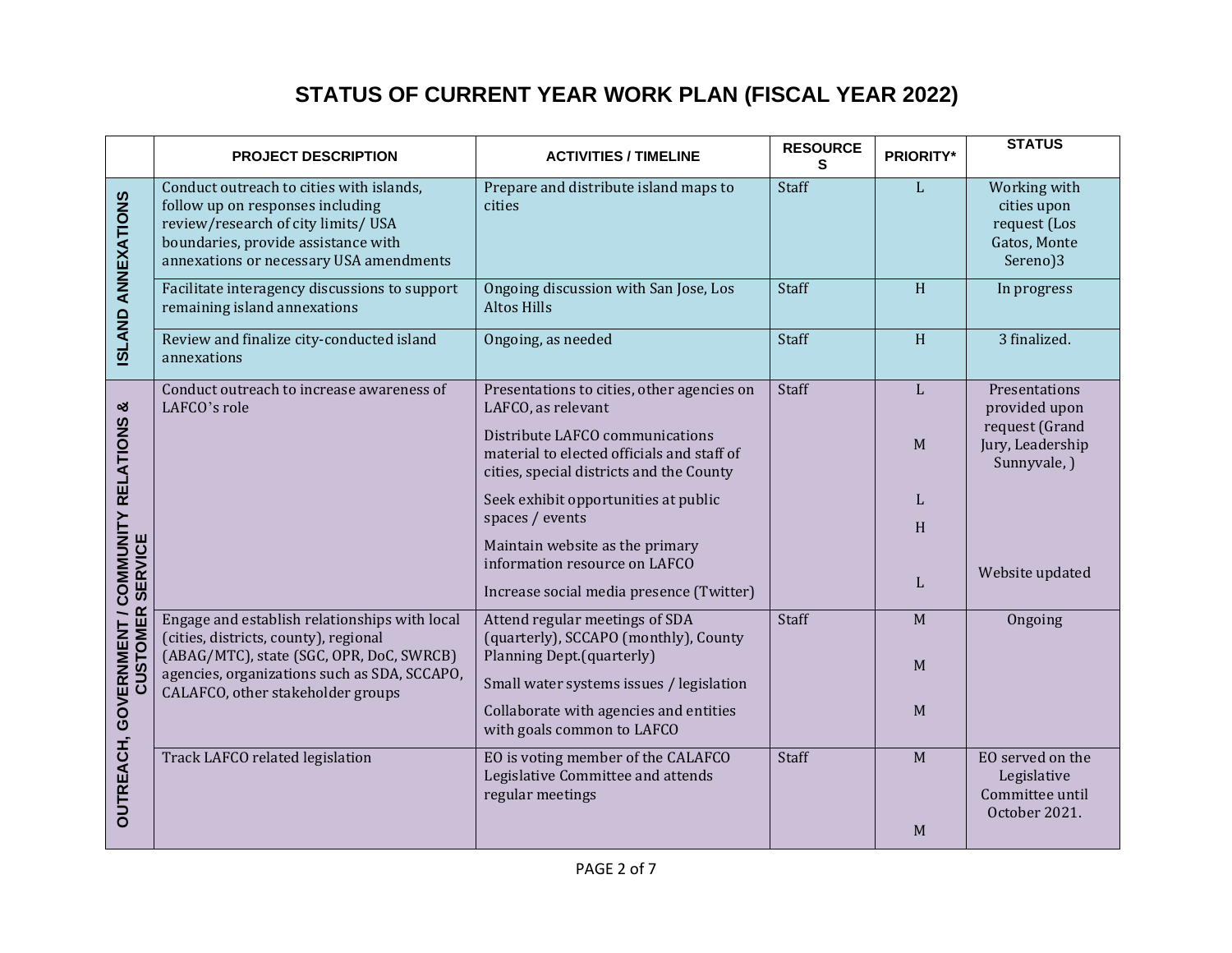|                                                                                                 | <b>PROJECT DESCRIPTION</b>                                                                           | <b>ACTIVITIES / TIMELINE</b>                                                                                                                                                                                                                                                                                                                                                                                                                                                                                                                                                                     | <b>RESOURCE</b><br>S. | <b>PRIORITY*</b> | <b>STATUS</b>                                                                                                                                                                                                                                                |
|-------------------------------------------------------------------------------------------------|------------------------------------------------------------------------------------------------------|--------------------------------------------------------------------------------------------------------------------------------------------------------------------------------------------------------------------------------------------------------------------------------------------------------------------------------------------------------------------------------------------------------------------------------------------------------------------------------------------------------------------------------------------------------------------------------------------------|-----------------------|------------------|--------------------------------------------------------------------------------------------------------------------------------------------------------------------------------------------------------------------------------------------------------------|
|                                                                                                 |                                                                                                      | Commission takes positions and submit<br>letters on proposed legislation                                                                                                                                                                                                                                                                                                                                                                                                                                                                                                                         |                       |                  |                                                                                                                                                                                                                                                              |
|                                                                                                 | Respond to public enquiries re. LAFCO<br>policies, procedures and application filing<br>requirements | Timely response to public inquiries<br>Update the PRA form for the website<br>Document research on complex inquiries<br>Report to Commission on complex<br>inquiries                                                                                                                                                                                                                                                                                                                                                                                                                             | Staff                 | H<br>L<br>L<br>H | Ongoing.<br>High volume of<br>enquiries and<br>PRA requests.                                                                                                                                                                                                 |
| ఱ<br>SPECIAL STUDIES<br><b>SERVICE REVIEWS, SPECIAL STUDIES<br/>SPHERE OF INFLUENCE UPDATES</b> | <b>Countywide Fire Service Review</b>                                                                | Participate in consultant selection,<br>negotiate contract<br>Manage consultant's work and contract<br><b>Coordinate TAC meetings</b><br>Prepare and distribute<br>stakeholder/public outreach material<br>Coordinate stakeholder / public<br>engagement process<br>Prepare current maps of service provider<br>agencies<br>Attend stakeholder interviews with<br>consultant<br>Work with consultant on any data<br>collection issues<br>Review and comment on administrative<br>draft reports<br>Distribute Public hearing notices and<br>coordinate community workshops and<br>public hearings | Staff /<br>Consultant | H                | Retained<br>consultant.<br>Prepared stake<br>holder and public<br>outreach material<br>and conducted<br>community<br>meetings.<br>Consultant<br>contract<br>terminated in<br>January 2022.<br>Working on next<br>steps and<br>retaining a new<br>consultant. |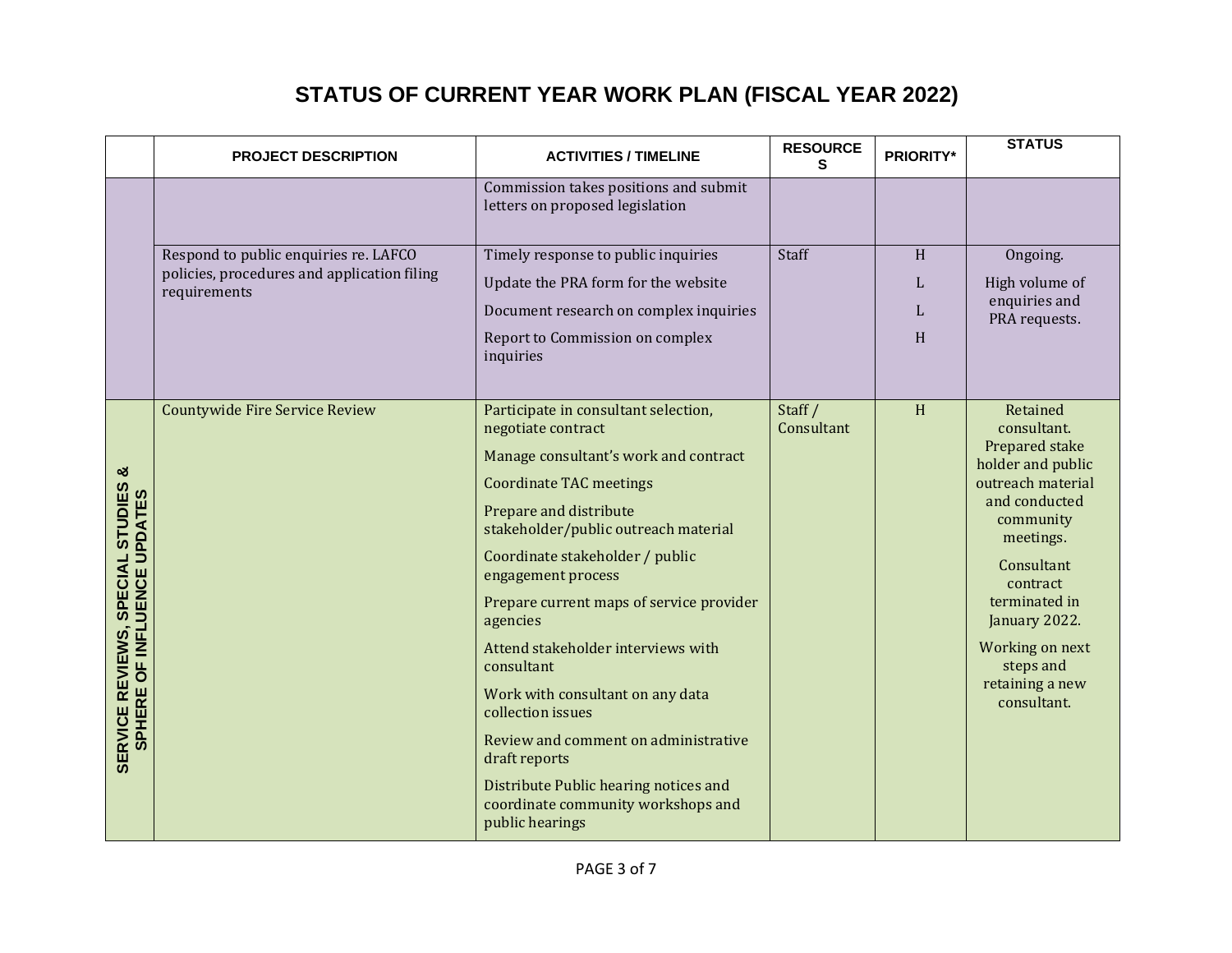|                    | <b>PROJECT DESCRIPTION</b>                                                                                                                                                                                                                             | <b>ACTIVITIES / TIMELINE</b>                                                                                                                                                                                                                                                                                                                                                  | <b>RESOURCE</b><br>S | <b>PRIORITY*</b> | <b>STATUS</b>                                                                                        |
|--------------------|--------------------------------------------------------------------------------------------------------------------------------------------------------------------------------------------------------------------------------------------------------|-------------------------------------------------------------------------------------------------------------------------------------------------------------------------------------------------------------------------------------------------------------------------------------------------------------------------------------------------------------------------------|----------------------|------------------|------------------------------------------------------------------------------------------------------|
|                    |                                                                                                                                                                                                                                                        | Prepare staff reports with<br>implementation recommendations<br>Follow up with agencies and report back<br>to the commission                                                                                                                                                                                                                                                  |                      |                  |                                                                                                      |
|                    | Continue to monitor implementation of<br>recommendations from previous service<br>reviews and conduct special studies, as<br>necessary                                                                                                                 | RRRPD study - city took action to delay<br>decision on consolidation                                                                                                                                                                                                                                                                                                          | Staff                | L                | Pending city<br>action<br>Follow up on new<br>issues for other<br>districts, upon<br>request (LGCSD) |
|                    | <b>Map Mutual Water companies</b>                                                                                                                                                                                                                      | Initial maps complete, further work<br>through service review                                                                                                                                                                                                                                                                                                                 | Staff                | L                |                                                                                                      |
|                    | Engage in or support grant / partnership<br>opportunities on issues related to enhancing<br>viability of agriculture, and climate smart<br>growth                                                                                                      | As needed, and as opportunities arise                                                                                                                                                                                                                                                                                                                                         | Staff                | L                |                                                                                                      |
|                    | Compile and post JPA filings on the LAFCO<br>website                                                                                                                                                                                                   | Notice provided, gather JPA information<br>through service review process                                                                                                                                                                                                                                                                                                     | <b>Staff</b>         | L                | Ongoing                                                                                              |
| COMMISSION SUPPORT | Provide ongoing support to the 12<br>commissioners for regularly-scheduled<br>Commission meetings, special meetings and<br>Committee meetings (Finance Committee, Ad<br>Hoc Committee on Organizational<br>Assessment and the Fire Service Review TAC) | Prepare and distribute public hearing<br>notices and agenda packets, provide staff<br>support during the meetings, record<br>minutes, broadcast meetings<br>Hold pre-agenda review meeting with<br>Chair<br>Hold pre-meeting calls with individual<br>commissioners to address agenda item<br>questions<br>Process commissioner per diems for<br>attendance at LAFCO meetings | <b>Staff</b>         | H                | Ongoing                                                                                              |
|                    | Keep the Commission informed                                                                                                                                                                                                                           | EO report                                                                                                                                                                                                                                                                                                                                                                     | Staff                | H                | Ongoing                                                                                              |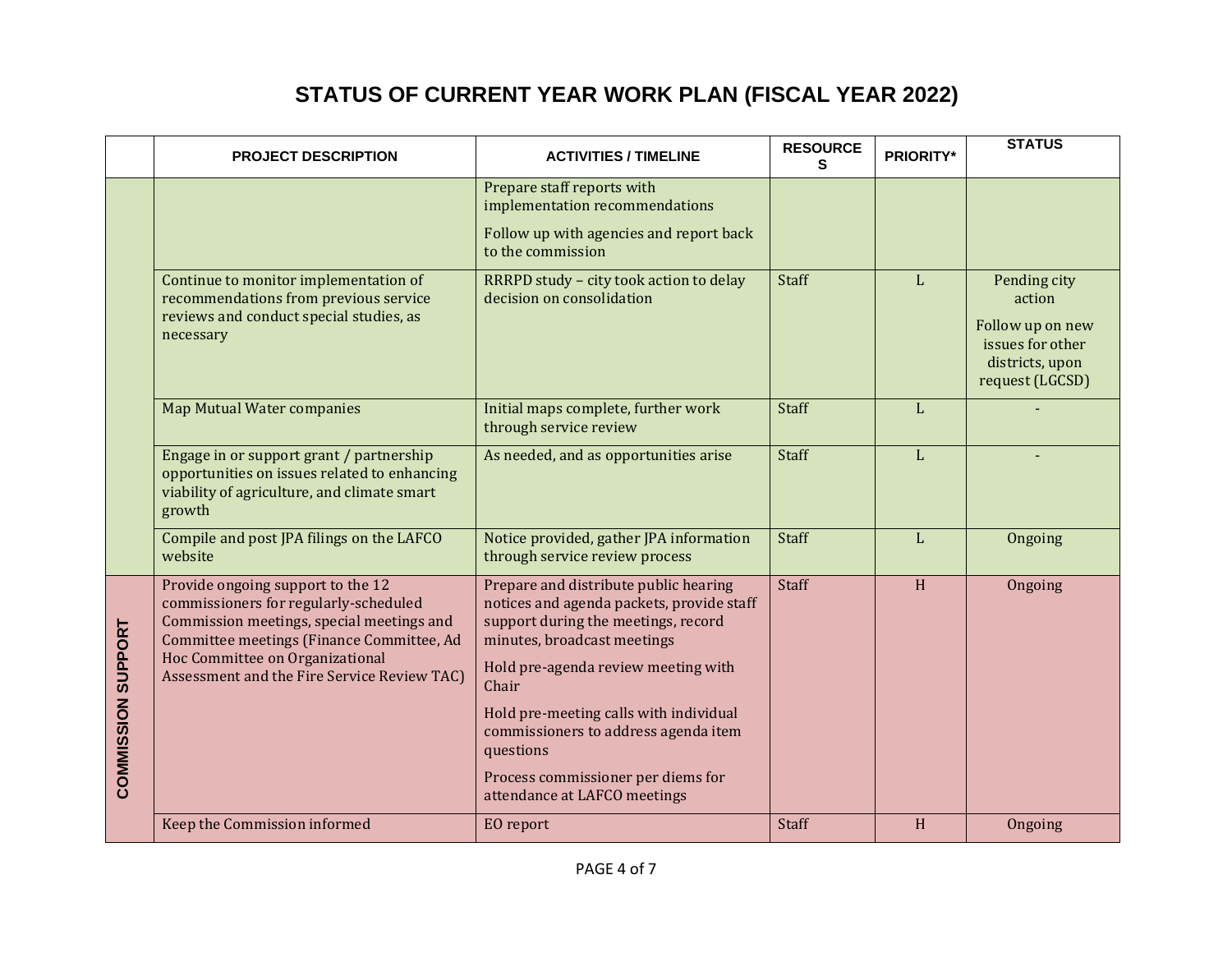|                                     | <b>PROJECT DESCRIPTION</b>                   | <b>ACTIVITIES / TIMELINE</b>                                                                             | <b>RESOURCE</b><br>s  | <b>PRIORITY*</b>          | <b>STATUS</b>               |
|-------------------------------------|----------------------------------------------|----------------------------------------------------------------------------------------------------------|-----------------------|---------------------------|-----------------------------|
|                                     |                                              | off-agenda emails, as needed                                                                             |                       |                           |                             |
|                                     | <b>Onboarding new Commissioners</b>          | Facilitate filing / completion of Form 700,<br>commissioner pledge, ethics training.                     | <b>Staff</b>          | H                         | <b>New</b><br>commissioner: |
|                                     |                                              | Update LAFCO letterhead, directory, and<br>website                                                       |                       |                           | Linda LeZotte               |
|                                     |                                              | Set up vendor accounts, provide parking<br>permits                                                       |                       |                           |                             |
|                                     |                                              | <b>Conduct new Commissioner orientation</b>                                                              |                       |                           |                             |
|                                     |                                              | Recognize outgoing commissioners for<br>service on LAFCO                                                 |                       |                           |                             |
|                                     | <b>Commissioners Selection Process</b>       | Inform appointing bodies of any<br>upcoming vacancies and provide<br>information on appointment criteria | <b>Staff</b>          | H                         | As needed                   |
|                                     |                                              | Convene ISDSC committee meeting, as<br>necessary                                                         |                       |                           |                             |
|                                     |                                              | Coordinate public member selection<br>process, as necessary                                              |                       |                           |                             |
|                                     | <b>Conduct a Strategic Planning Workshop</b> | 2018 Workshop re. LAFCO<br><b>Communications and Outreach Plan</b>                                       | Staff /<br>Consultant | L                         | On hold                     |
|                                     | Commissioner participation in CALAFCO        | Support commissioner participation in<br>CALAFCO activities / or election to the<br><b>CALAFCO Board</b> | <b>Staff</b>          | L                         | On hold                     |
|                                     | Prepare LAFCO annual work plan               | March-June                                                                                               | Staff                 | H                         | In progress                 |
|                                     | Prepare LAFCO annual budget                  | March-June                                                                                               | Staff                 | H                         | In progress                 |
|                                     | Prepare LAFCO Annual Report                  | August 2021                                                                                              | Staff                 | H                         | Completed                   |
| <b>ADMINISTRATI<br/>VE PROJECTS</b> | Prepare LAFCO Annual Financial Audit         | October 2021 (Contract with Chavan<br>Associates ends after FY 2021 Audit)                               | Consultant /<br>Staff | $\boldsymbol{\mathrm{H}}$ | Completed.                  |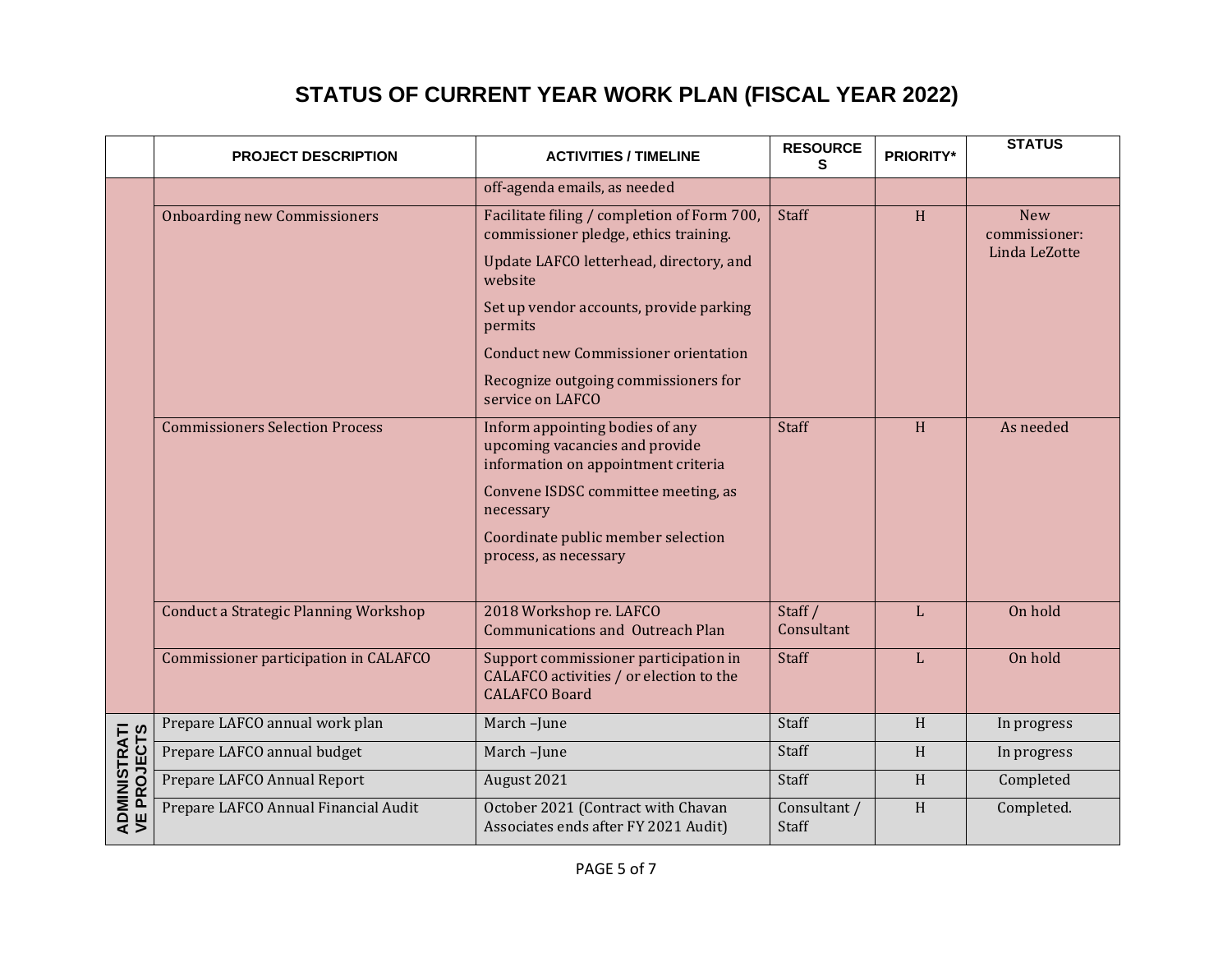| <b>PROJECT DESCRIPTION</b>           | <b>ACTIVITIES / TIMELINE</b>                                                                                                     | <b>RESOURCE</b><br>S. | <b>PRIORITY*</b> | <b>STATUS</b>                                      |
|--------------------------------------|----------------------------------------------------------------------------------------------------------------------------------|-----------------------|------------------|----------------------------------------------------|
|                                      |                                                                                                                                  |                       |                  | Contract<br>extended for FY<br>2023 and FY<br>2024 |
| Office / facility management         | Coordinate with Building Manager on<br>facilities issues                                                                         | Staff                 | H                | Ongoing                                            |
|                                      | Coordinate with County re.<br>computers/network, phone, printers,<br>office security, procurement, installation<br>& maintenance |                       |                  |                                                    |
|                                      | Order and manage office supplies                                                                                                 |                       |                  |                                                    |
|                                      | Make travel arrangements and process<br>expense reimbursements.                                                                  |                       |                  |                                                    |
|                                      | Process mileage reimbursements                                                                                                   |                       |                  |                                                    |
|                                      | Negotiate office space lease (current<br>lease ends May 5, 2022)                                                                 |                       |                  | Lease extended<br>through April<br>2027            |
| Records management                   | Organize scan of LAFCO records to<br><b>Electronic Document Management</b><br>System (LaserFische)                               | Staff/<br>Consultant  | H                | On hold                                            |
|                                      | Maintain LAFCO's hard copy records                                                                                               |                       | H                | Ongoing                                            |
|                                      | Maintain and enhance the LAFCO<br>Website                                                                                        | Staff                 | H<br>H           |                                                    |
|                                      | Maintain LAFCO database                                                                                                          |                       |                  |                                                    |
| Contracts and payments & receivables | Track consultant contracts and approve<br>invoices                                                                               | Staff                 | H                | Ongoing                                            |
|                                      | Approve vendor invoices / process<br>annual payments for various services/<br>memberships                                        |                       |                  |                                                    |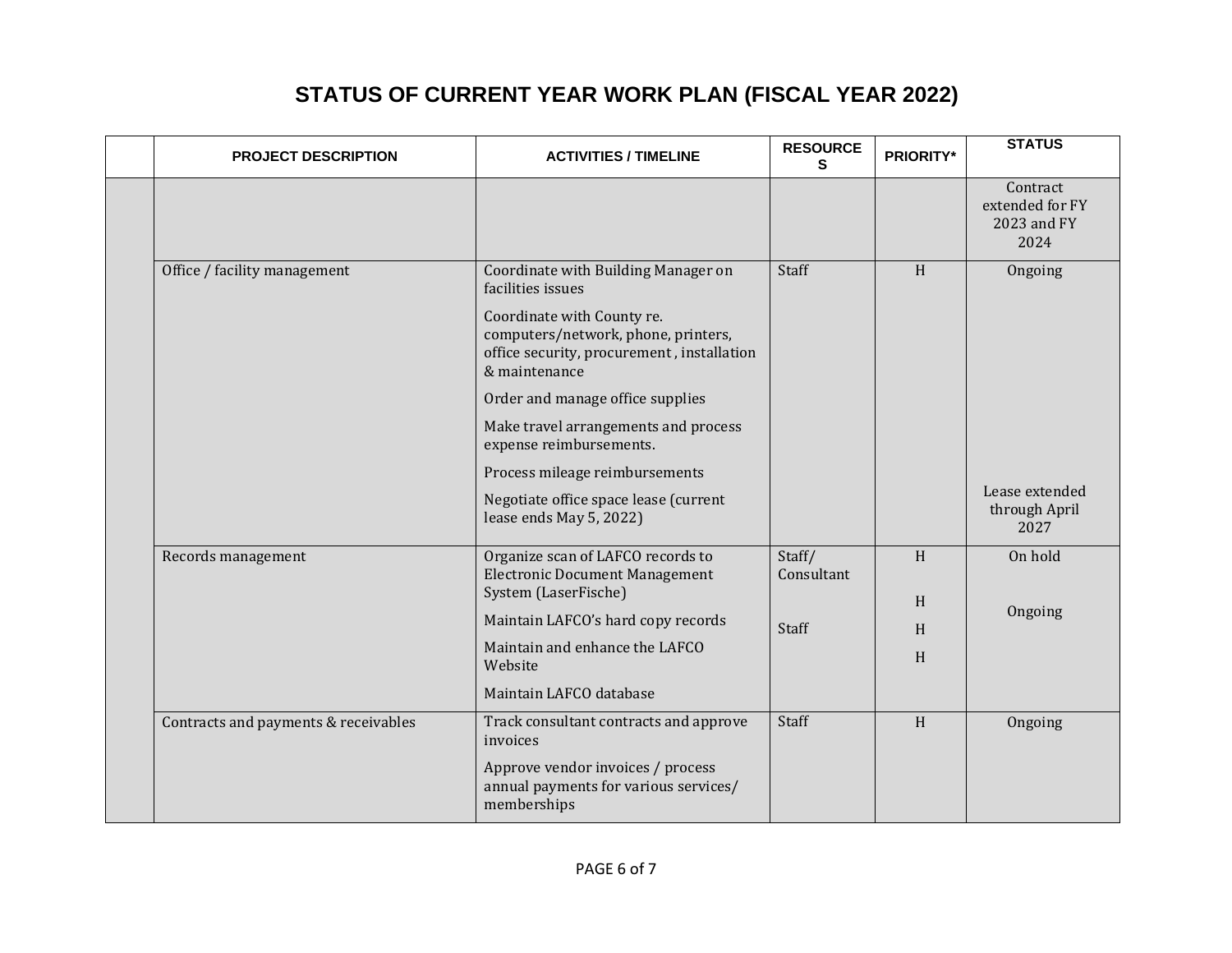| <b>PROJECT DESCRIPTION</b>                                                                                                      | <b>ACTIVITIES / TIMELINE</b>                                                                                  | <b>RESOURCE</b>      | <b>PRIORITY*</b> | <b>STATUS</b>                                    |
|---------------------------------------------------------------------------------------------------------------------------------|---------------------------------------------------------------------------------------------------------------|----------------------|------------------|--------------------------------------------------|
|                                                                                                                                 | Coordinate with County Controller's<br>Office and track annual collection of<br>payments from member agencies |                      |                  |                                                  |
| Review and update LAFCO bylaws /<br>administrative policies and procedures                                                      | Ongoing, as needed                                                                                            | Staff                | H                | Ongoing                                          |
| Staff training and development                                                                                                  | CALAFCO workshops, conferences,<br>relevant courses                                                           | Staff                | M                | <b>CALAFCO</b><br>Workshop<br>cancelled          |
| Coordinate with County on administrative<br>issues                                                                              | Attend monthly meetings with the<br><b>Deputy County Executive</b>                                            | Staff                | H                | Ongoing                                          |
| Staff performance evaluation                                                                                                    | April - October 2021                                                                                          | Staff/Commi<br>ssion | H                | Completed in<br>2021. In progress                |
| Comprehensive Organizational Assessment<br>$Study - implementation$                                                             | As needed                                                                                                     | Staff/Commi<br>ssion | H                | Pending result of<br>County study in<br>progress |
| Recruitment and training of LAFCO staff                                                                                         | One LAFCO Analyst position currently<br>vacant-recruitment pending County<br>Classification study results     | Staff                | H                | Pending result of<br>County study in<br>progress |
| Other administrative functions mandated of a<br>public agency (Form 806, maintaining<br>liability/workers comp insurance, etc.) | Ongoing                                                                                                       | Staff                | H                | Ongoing                                          |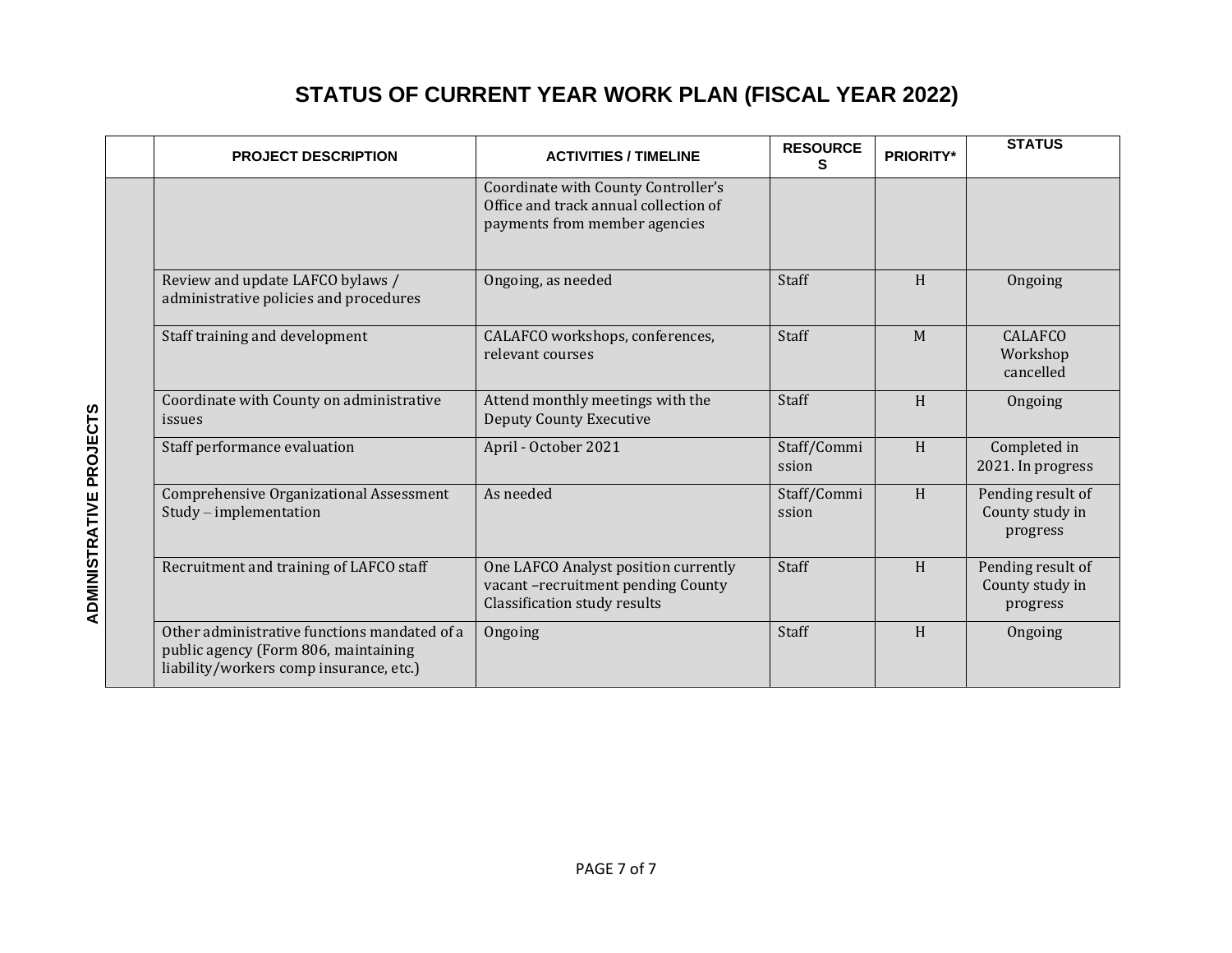PRIORITY**\*** H - High Priority (essential activities: state mandate, Commission directive, requirements)

M - Medium Priority (important, provided resources allow or time permits)

L - Low Priority (desirable provided resources allow or time permits, not urgent)

|                           | <b>PROJECT DESCRIPTION</b>                                                                                                                                                                            | <b>ACTIVITIES / TIMELINE</b>                                                                                                                                                                          | <b>RESOURCES</b>   | <b>PRIORITY*</b> |
|---------------------------|-------------------------------------------------------------------------------------------------------------------------------------------------------------------------------------------------------|-------------------------------------------------------------------------------------------------------------------------------------------------------------------------------------------------------|--------------------|------------------|
|                           | Process applicant initiated LAFCO proposals                                                                                                                                                           | Encourage pre-application meetings prior to<br>application submittal                                                                                                                                  | <b>Staff</b>       | H                |
|                           |                                                                                                                                                                                                       | Conduct pre-agenda meetings with County Depts to<br>obtain Assessor & Surveyor reports, as needed                                                                                                     |                    |                  |
|                           |                                                                                                                                                                                                       | Process applications per CKH Act requirements: issue<br>Notice of Application, Certificate of Filing /<br>Sufficiency, Public Hearing Notice, staff report,<br>conduct protest proceedings, as needed |                    |                  |
| <b>LAFCO APPLICATIONS</b> | Comment on potential LAFCO applications,<br>relevant projects & development proposals, city<br>General Plan updates and/or related<br>environmental documents                                         | Ongoing, as needed                                                                                                                                                                                    | <b>Staff</b>       | H                |
|                           | Review and update LAFCO policies for context,<br>clarity and consistency with State law                                                                                                               | In progress                                                                                                                                                                                           | Staff / Consultant | H                |
|                           | Prepare flowcharts for LAFCO processes and<br>update application packets for current<br>requirements and ease of public use                                                                           | Upon completion of policies update                                                                                                                                                                    | <b>Staff</b>       |                  |
| <b>ISLAND ANNEXATIONS</b> | Conduct outreach to cities with islands, follow<br>up on responses including review/research of<br>city limits/ USA boundaries, provide assistance<br>with annexations or necessary USA<br>amendments | Prepare and distribute island maps to cities                                                                                                                                                          | Staff              | L                |
|                           | Facilitate interagency discussions to support<br>remaining island annexations                                                                                                                         | <b>Monte Sereno</b>                                                                                                                                                                                   | Staff              | H                |
|                           | Review and finalize city-conducted island<br>annexations                                                                                                                                              | Ongoing, as needed                                                                                                                                                                                    | Staff              | H                |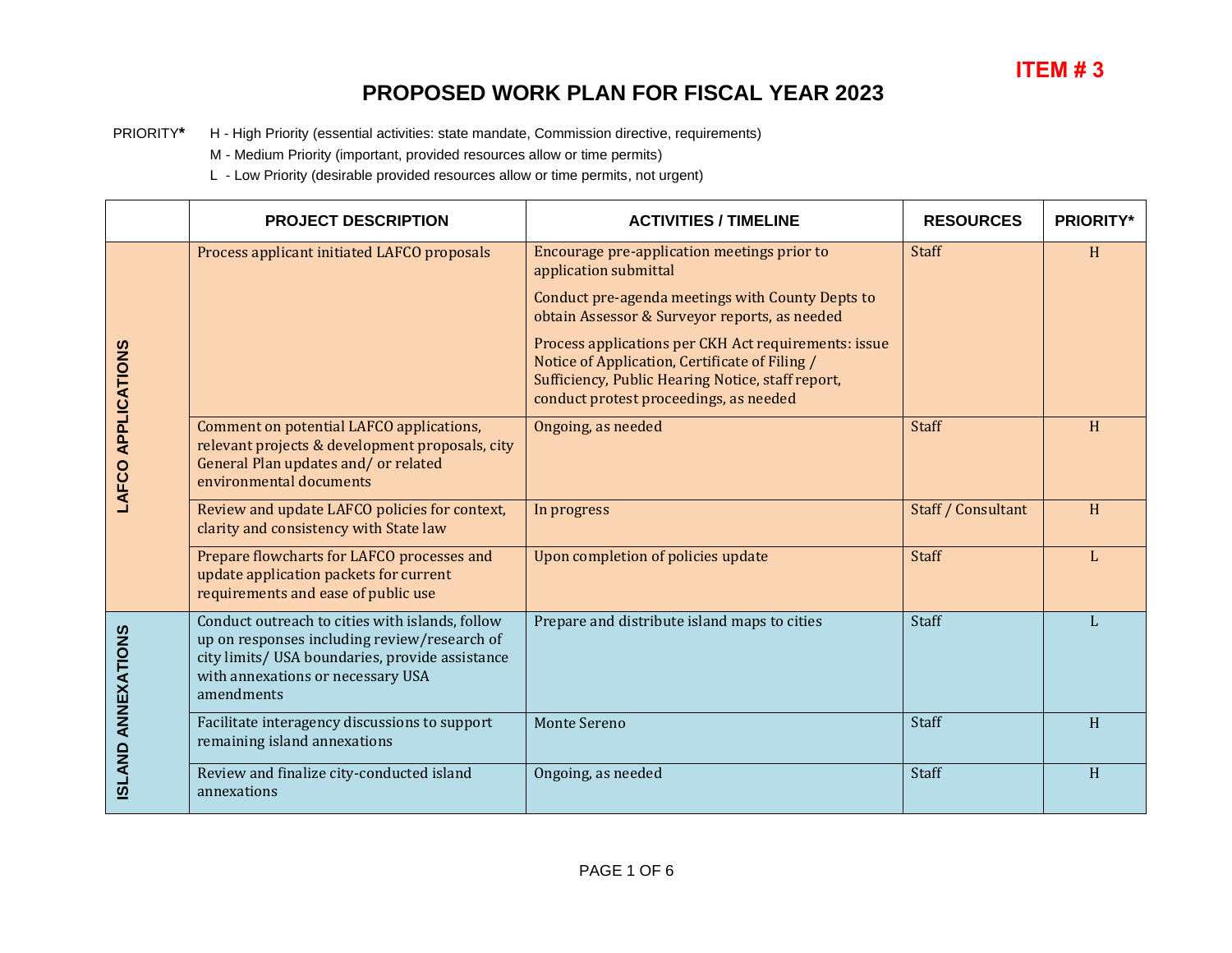|                                                                | <b>PROJECT DESCRIPTION</b>                                                                                        | <b>ACTIVITIES / TIMELINE</b>                                                                                              | <b>RESOURCES</b> | <b>PRIORITY*</b> |
|----------------------------------------------------------------|-------------------------------------------------------------------------------------------------------------------|---------------------------------------------------------------------------------------------------------------------------|------------------|------------------|
|                                                                | Conduct outreach to increase awareness of<br>LAFCO's role                                                         | Presentations to cities, other agencies on LAFCO, as<br>relevant                                                          | <b>Staff</b>     |                  |
| ×                                                              |                                                                                                                   | Distribute LAFCO communications material to elected<br>officials and staff of cities, special districts and the<br>County |                  | M                |
|                                                                |                                                                                                                   | Seek exhibit opportunities at public spaces / events                                                                      |                  | L                |
|                                                                |                                                                                                                   | Maintain website as the primary information resource<br>on LAFCO                                                          |                  | H                |
|                                                                |                                                                                                                   | Increase social media presence (Twitter)                                                                                  |                  | L                |
| OUTREACH, GOVERNMENT / COMMUNITY RELATIONS<br>CUSTOMER SERVICE | Engage and establish relationships with local<br>(cities, districts, county), regional (ABAG/MTC),                | Attend regular meetings of SDA (quarterly), SCCAPO<br>(monthly), County Planning Dept.(quarterly)                         | Staff            | M                |
|                                                                | state (SGC, OPR, DoC, SWRCB) agencies,<br>organizations such as SDA, SCCAPO, CALAFCO,<br>other stakeholder groups | Small water systems issues / legislation                                                                                  |                  | M                |
| <b>CUSTOMER</b>                                                |                                                                                                                   | Collaborate with agencies and entities with goals<br>common to LAFCO                                                      |                  | M                |
|                                                                | Track LAFCO related legislation                                                                                   | EO attends CALAFCO Legislative Committee meetings                                                                         | Staff            |                  |
|                                                                |                                                                                                                   | Commission takes positions and submits letters on<br>proposed legislation                                                 |                  |                  |
|                                                                |                                                                                                                   |                                                                                                                           |                  | M                |
|                                                                | Respond to public enquiries re. LAFCO policies,                                                                   | Timely response to public inquiries                                                                                       | Staff            | H                |
|                                                                | procedures and application filing requirements                                                                    | Update the PRA form for the website                                                                                       |                  | L                |
|                                                                |                                                                                                                   | Document research on complex inquiries                                                                                    |                  | L                |
|                                                                |                                                                                                                   | Report to Commission on complex inquiries                                                                                 |                  | H                |
|                                                                |                                                                                                                   |                                                                                                                           |                  |                  |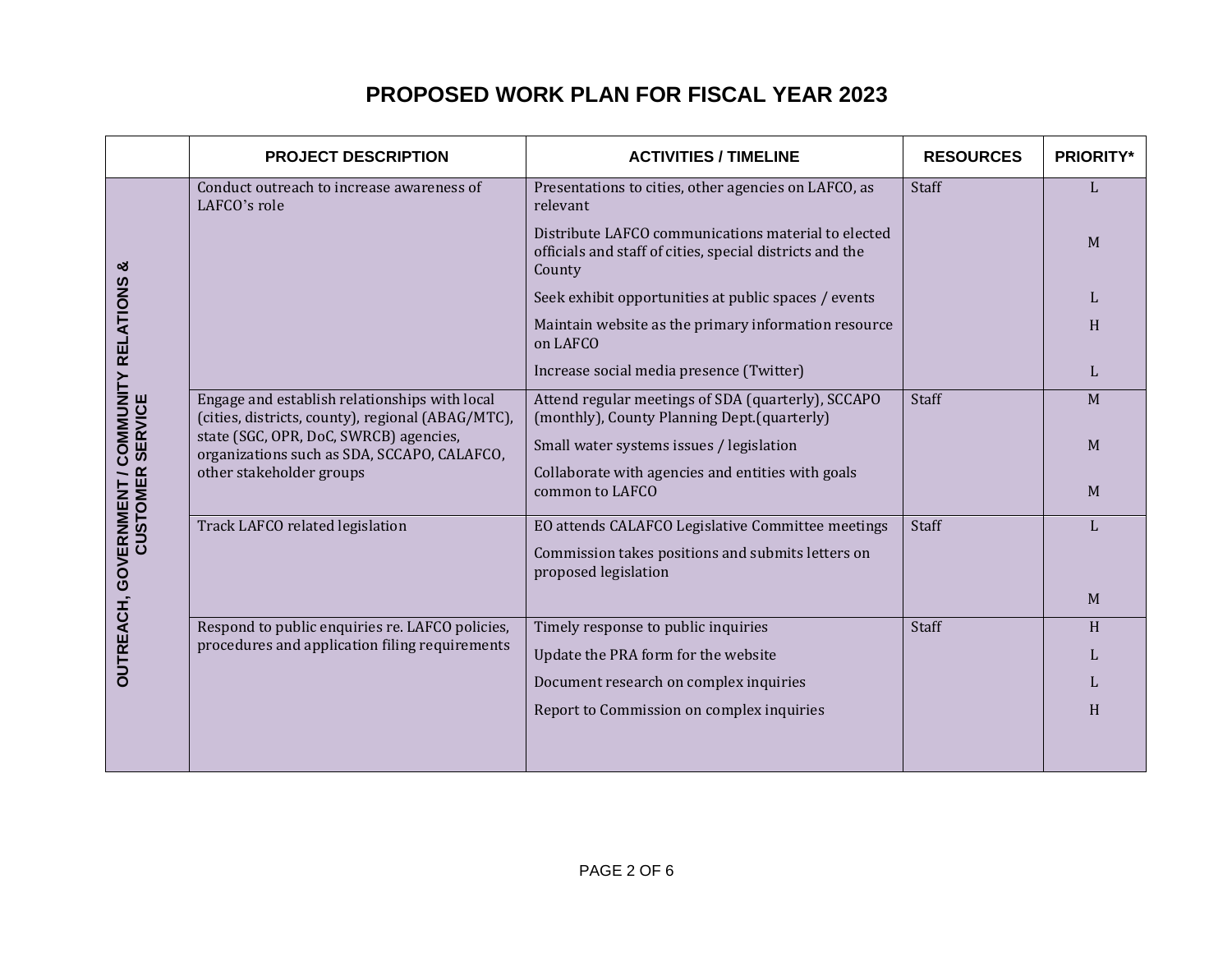|                                                                         | <b>PROJECT DESCRIPTION</b>                                                                                                                        | <b>ACTIVITIES / TIMELINE</b>                                                                | <b>RESOURCES</b>   | <b>PRIORITY*</b> |
|-------------------------------------------------------------------------|---------------------------------------------------------------------------------------------------------------------------------------------------|---------------------------------------------------------------------------------------------|--------------------|------------------|
|                                                                         | <b>Countywide Fire Service Review</b>                                                                                                             | Manage new consultant's work and contract                                                   | Staff / Consultant | H                |
|                                                                         |                                                                                                                                                   | <b>Coordinate TAC meetings</b>                                                              |                    |                  |
|                                                                         |                                                                                                                                                   | Attend stakeholder interviews with consultant                                               |                    |                  |
|                                                                         |                                                                                                                                                   | Work with consultant on any data collection issues                                          |                    |                  |
|                                                                         |                                                                                                                                                   | Review and comment on administrative draft reports                                          |                    |                  |
| ళ                                                                       |                                                                                                                                                   | Distribute Public hearing notices and coordinate<br>community workshops and public hearings |                    |                  |
|                                                                         |                                                                                                                                                   | Prepare and distribute stakeholder/public outreach<br>material                              |                    |                  |
|                                                                         |                                                                                                                                                   | Coordinate stakeholder / public engagement process                                          |                    |                  |
| SPECIAL STUDIES                                                         |                                                                                                                                                   | Prepare staff reports with implementation<br>recommendations                                |                    |                  |
|                                                                         |                                                                                                                                                   | Follow up with agencies and report back to the<br>commission                                |                    |                  |
| <b>SERVICE REVIEWS, SPECIAL STUDIES<br/>SPHERE OF INFLUENCE UPDATES</b> | Continue to monitor implementation of<br>recommendations from previous service<br>reviews and conduct special studies, as<br>necessary            | RRRPD study - city took action to delay decision on<br>consolidation                        | Staff              |                  |
|                                                                         | <b>Map Mutual Water companies</b>                                                                                                                 | Initial maps complete, further through service review                                       | Staff              | L                |
|                                                                         | Engage in or support grant / partnership<br>opportunities on issues related to enhancing<br>viability of agriculture, and climate smart<br>growth | As needed, and as opportunities arise                                                       | Staff              | L                |
|                                                                         | Compile and post JPA filings on the LAFCO<br>website                                                                                              | Notice provided, gather JPA information through<br>service review process                   | Staff              | L                |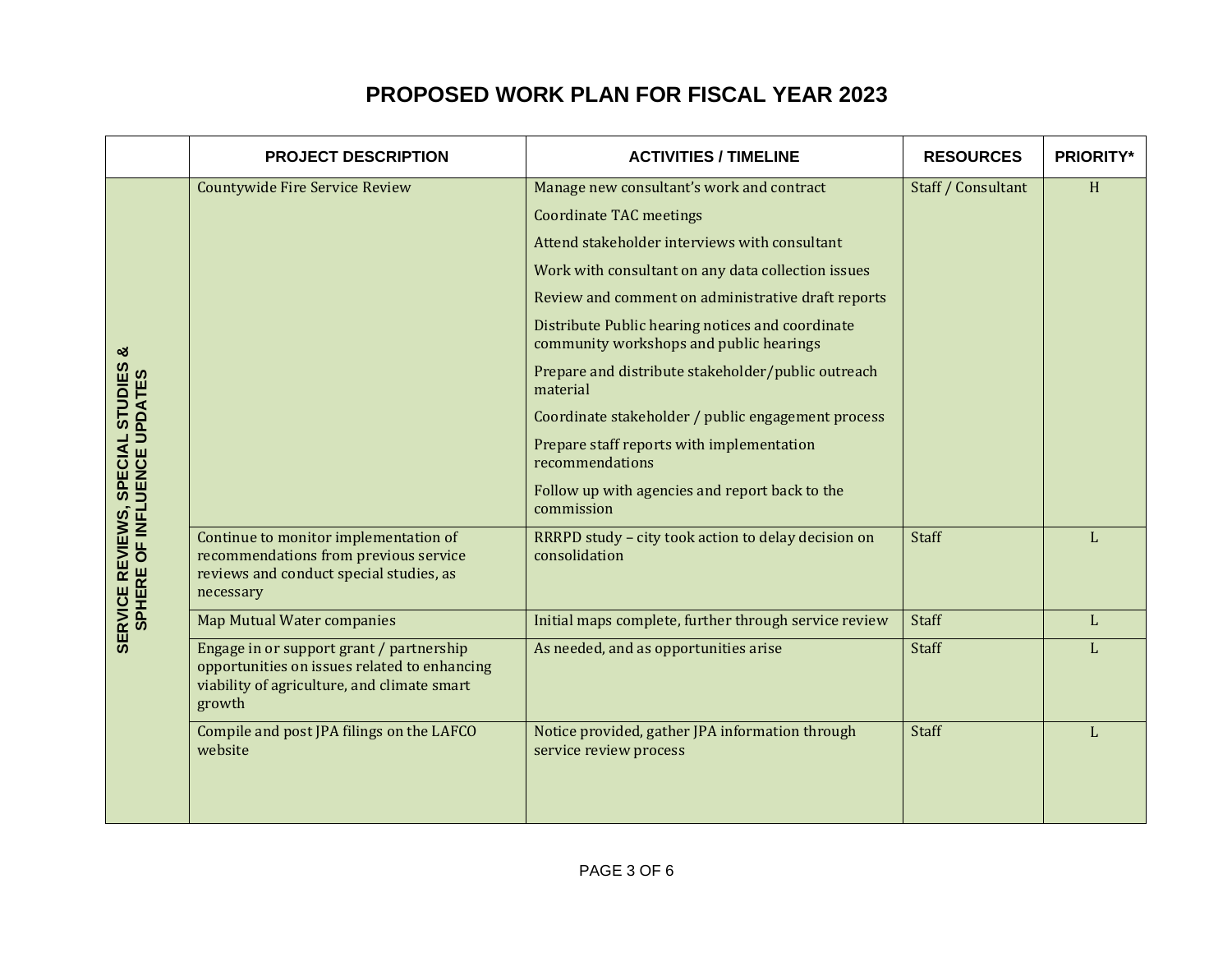|                           | <b>PROJECT DESCRIPTION</b>                                                                                                                                                                                                                             | <b>ACTIVITIES / TIMELINE</b>                                                                                                                                                                                                                                                                                                                                                | <b>RESOURCES</b>   | <b>PRIORITY*</b> |
|---------------------------|--------------------------------------------------------------------------------------------------------------------------------------------------------------------------------------------------------------------------------------------------------|-----------------------------------------------------------------------------------------------------------------------------------------------------------------------------------------------------------------------------------------------------------------------------------------------------------------------------------------------------------------------------|--------------------|------------------|
|                           | Provide ongoing support to the 12<br>commissioners for regularly-scheduled<br>Commission meetings, special meetings and<br>Committee meetings (Finance Committee, Ad<br>Hoc Committee on Organizational Assessment<br>and the Fire Service Review TAC) | Prepare and distribute public hearing notices and<br>agenda packets, provide staff support during the<br>meetings, record minutes, broadcast meetings<br>Hold pre-agenda review meeting with Chair<br>Hold pre-meeting calls with individual commissioners<br>to address agenda item questions<br>Process commissioner per diems for attendance at<br><b>LAFCO</b> meetings | Staff              | H                |
|                           | Keep the Commission informed                                                                                                                                                                                                                           | EO report<br>off-agenda emails, as needed                                                                                                                                                                                                                                                                                                                                   | Staff              | H                |
| <b>COMMISSION SUPPORT</b> | <b>Onboarding new Commissioners</b>                                                                                                                                                                                                                    | Facilitate filing / completion of Form 700,<br>commissioner pledge, ethics training.<br>Update LAFCO letterhead, directory, and website<br>Set up vendor accounts, provide parking permits<br><b>Conduct new Commissioner orientation</b><br>Recognize outgoing commissioners for service on<br><b>LAFCO</b>                                                                | Staff              | H                |
|                           | <b>Commissioners Selection Process</b>                                                                                                                                                                                                                 | Inform appointing bodies of any upcoming vacancies<br>and provide information on appointment criteria<br>Convene ISDSC committee meeting, as necessary<br>Coordinate public member selection process, as<br>necessary                                                                                                                                                       | Staff              | H                |
|                           | Conduct a Strategic Planning Workshop                                                                                                                                                                                                                  | 2018 Workshop re. LAFCO Communications and<br><b>Outreach Plan</b>                                                                                                                                                                                                                                                                                                          | Staff / Consultant | L                |
|                           | Commissioner participation in CALAFCO                                                                                                                                                                                                                  | Support commissioner participation in CALAFCO<br>activities / or election to the CALAFCO Board                                                                                                                                                                                                                                                                              | Staff              | L                |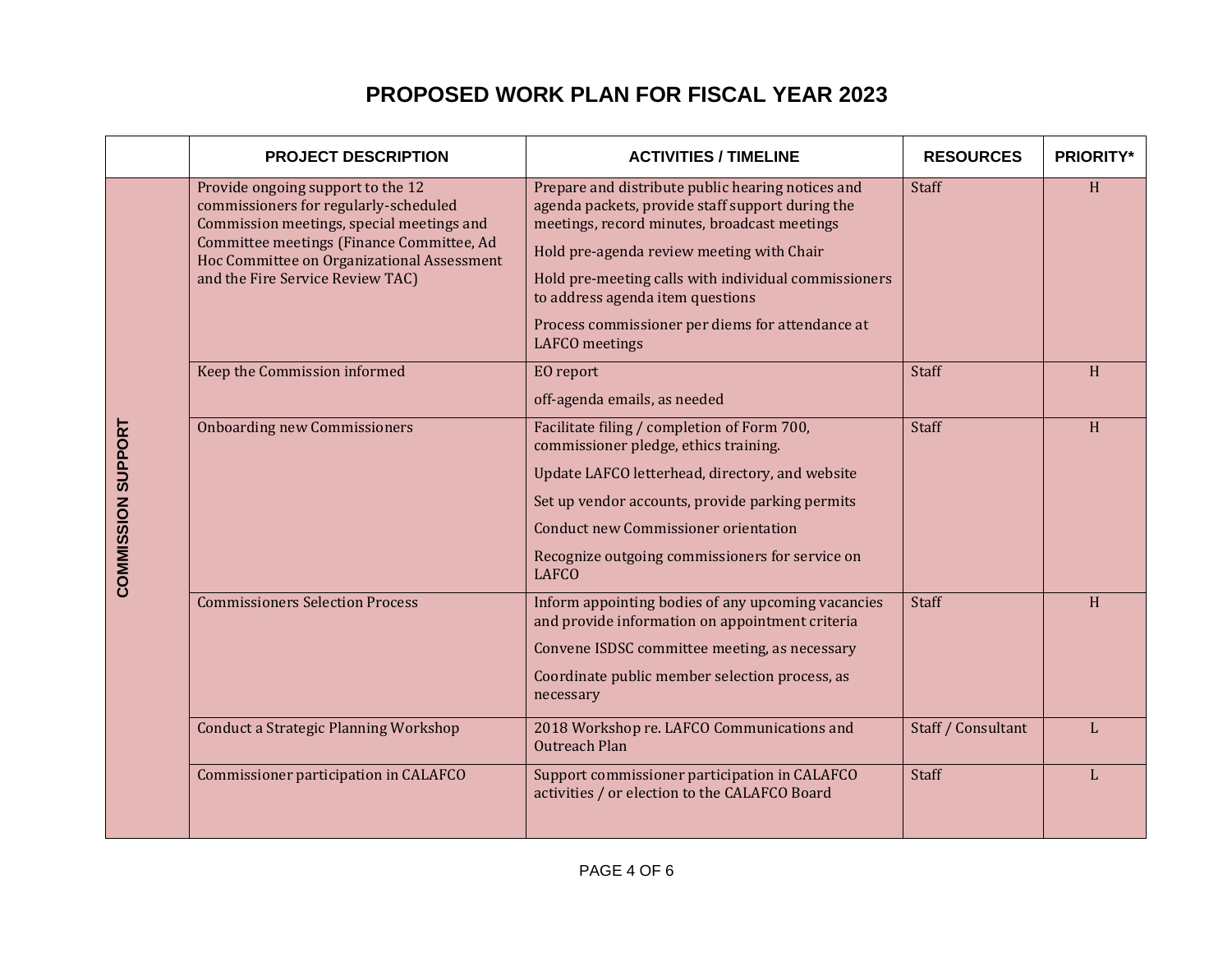|                                | <b>PROJECT DESCRIPTION</b>                                                 | <b>ACTIVITIES / TIMELINE</b>                                                                                                  | <b>RESOURCES</b>   | <b>PRIORITY*</b> |
|--------------------------------|----------------------------------------------------------------------------|-------------------------------------------------------------------------------------------------------------------------------|--------------------|------------------|
|                                | Prepare LAFCO annual work plan                                             | March-June                                                                                                                    | Staff              | H                |
|                                | Prepare LAFCO annual budget                                                | March-June                                                                                                                    | Staff              | H                |
|                                | Prepare LAFCO Annual Report                                                | August 2022                                                                                                                   | Staff              | H                |
|                                | Prepare LAFCO Annual Financial Audit                                       | October 2022 (Contract with Chavan Associates<br>extended for FY 2023 and FY 2024)                                            | Consultant / Staff | H                |
|                                | Office / facility management                                               | Coordinate with Building Manager on facilities issues                                                                         | Staff              | H                |
|                                |                                                                            | Coordinate with County re. computers/network,<br>phone, printers, office security, procurement,<br>installation & maintenance |                    |                  |
|                                |                                                                            | Order and manage office supplies                                                                                              |                    |                  |
|                                |                                                                            | Make travel arrangements and process expense<br>reimbursements.                                                               |                    |                  |
|                                |                                                                            | Process mileage reimbursements                                                                                                |                    |                  |
| <b>ADMINISTRATIVE PROJECTS</b> |                                                                            | Office space lease extended (lease extended through<br>April 30, 2027)                                                        |                    |                  |
|                                | Records management                                                         | Organize scan of LAFCO records to Electronic<br>Document Management System (LaserFische)                                      | Staff/Consultant   | H                |
|                                |                                                                            | Maintain LAFCO's hard copy records                                                                                            | Staff              | H                |
|                                |                                                                            | Maintain and enhance the LAFCO Website                                                                                        |                    | H                |
|                                |                                                                            | Maintain LAFCO database                                                                                                       |                    | H                |
|                                | Contracts and payments & receivables                                       | Track consultant contracts and approve invoices                                                                               | Staff              | H                |
|                                |                                                                            | Approve vendor invoices / process annual payments<br>for various services/ memberships                                        |                    |                  |
|                                |                                                                            | Coordinate with County Controller's Office and track<br>annual collection of payments from member agencies                    |                    |                  |
|                                | Review and update LAFCO bylaws /<br>administrative policies and procedures | Ongoing, as needed                                                                                                            | Staff              | H                |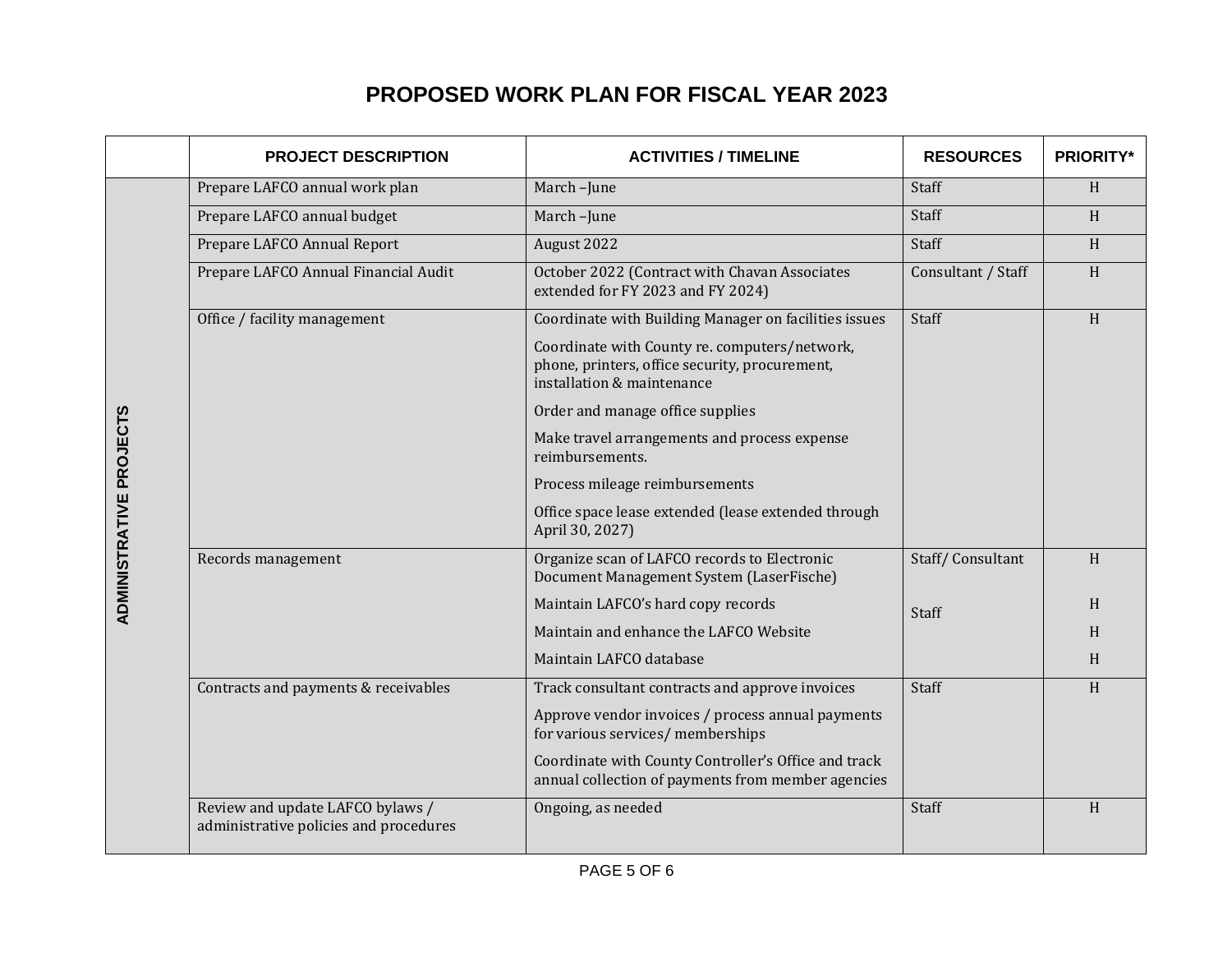|   | <b>PROJECT DESCRIPTION</b>                                                                                                      | <b>ACTIVITIES / TIMELINE</b>                                                                                | <b>RESOURCES</b> | <b>PRIORITY*</b> |
|---|---------------------------------------------------------------------------------------------------------------------------------|-------------------------------------------------------------------------------------------------------------|------------------|------------------|
|   | Staff training and development                                                                                                  | CALAFCO workshops, conferences, relevant courses                                                            | Staff            | M                |
| Ξ | Coordinate with County on administrative<br>issues                                                                              | Attend monthly meetings with the Deputy County<br>Executive                                                 | Staff            | H                |
|   | Staff performance evaluation                                                                                                    | April - October 2022                                                                                        | Staff/Commission | H                |
|   | Comprehensive Organizational Assessment<br>$Study - implementation$                                                             | As needed                                                                                                   | Staff/Commission | H                |
|   | Recruitment and training of LAFCO staff                                                                                         | One LAFCO Analyst position currently vacant -<br>recruitment pending County Classification study<br>results | <b>Staff</b>     | H                |
|   | Other administrative functions mandated of a<br>public agency (Form 806, maintaining<br>liability/workers comp insurance, etc.) | Ongoing                                                                                                     | Staff            | H                |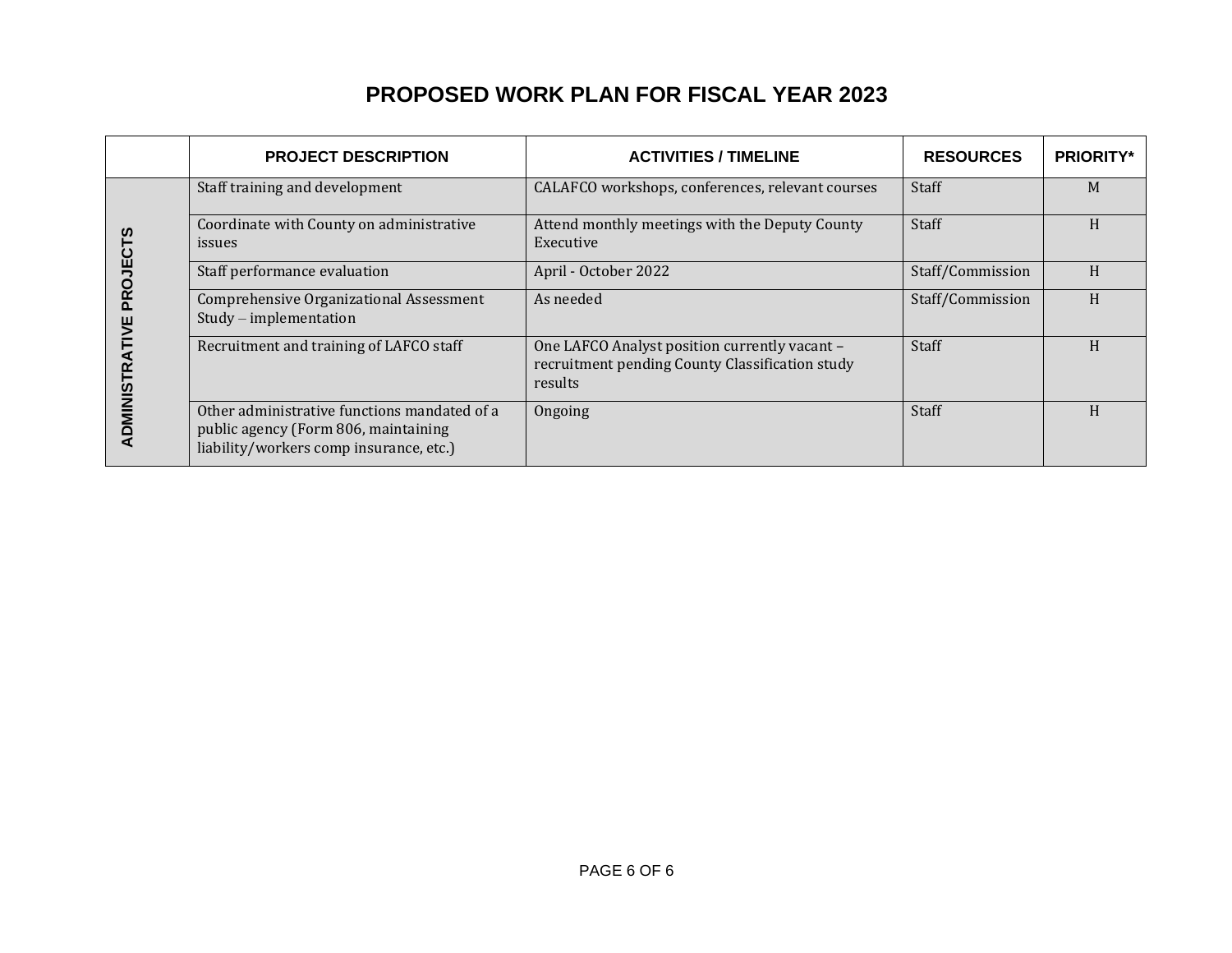#### **FY 2008 - FY 2021 LAFCO FINANCIALS March 2022**



| <b>ITEM</b><br><b>TITLE</b><br>NO.               | <b>ACTUALS</b><br>FY 2008 | <b>ACTUALS</b><br>FY 2009 | <b>ACTUALS</b><br>FY 2010 | <b>ACTUALS</b><br>FY 2011 | <b>ACTUALS</b><br>FY 2012 | <b>ACTUALS</b><br>FY 2013 | <b>ACTUALS</b><br>FY 2014 | <b>ACTUALS</b><br>FY 2015 | <b>ACTUALS</b><br>FY 2016 | <b>ACTUALS</b><br>FY 2017 | <b>ACTUALS</b><br>FY 2018 | <b>ACTUALS</b><br>FY 2019 | <b>ACTUALS</b><br>FY 2020 | <b>ACTUALS</b><br>FY 2021 |
|--------------------------------------------------|---------------------------|---------------------------|---------------------------|---------------------------|---------------------------|---------------------------|---------------------------|---------------------------|---------------------------|---------------------------|---------------------------|---------------------------|---------------------------|---------------------------|
| <b>EXPENDITURES</b>                              |                           |                           |                           |                           |                           |                           |                           |                           |                           |                           |                           |                           |                           |                           |
| Salary and Benefits                              | \$356,009                 | \$400,259                 | \$406,650                 | \$413,966                 | \$393,194                 | \$411,929                 | \$450,751                 | \$466,755                 | \$484,216                 | \$514,381                 | \$628,534                 | \$713,900                 | \$744,439                 | \$730,716                 |
| O bject 2: Services and Supplies                 |                           |                           |                           |                           |                           |                           |                           |                           |                           |                           |                           |                           |                           |                           |
| 5255100 Intra-County Professional                | \$66,085                  | \$57,347                  | \$13,572                  | \$4,532                   | \$6,118                   | \$5,260                   | \$5,663                   | \$4,379                   | \$18,523                  | \$1,292                   | \$703                     | \$3,593                   | \$346                     | \$201                     |
| 5255800 Legal Counsel                            | \$0                       | \$9,158                   | \$67,074                  | \$52,440                  | \$48,741                  | \$56,791                  | \$53,550                  | \$52,854                  | \$57,498                  | \$71,131                  | \$59,400                  | \$72,276                  | \$69,975                  | \$65,791                  |
| 5255500 Consultant Services                      | \$19,372                  | \$75,000                  | \$76,101                  | \$58,060                  | \$102,349                 | \$59,563                  | \$35,602                  | \$37,250                  | \$39,625                  | \$0                       | \$45,000                  | \$52,650                  | \$106,709                 | \$41,966                  |
| 5285700 Meal Claims                              | \$0                       | \$368                     | \$277                     | \$288                     | \$379                     | \$91                      | \$228                     | \$209                     | \$367                     | \$50                      | \$901                     | \$257                     | \$166                     | \$0                       |
| 5220100 Insurance                                | \$491                     | \$559                     | \$550                     | \$4,582                   | \$4,384                   | \$4,378                   | \$4,231                   | \$4,338                   | \$4,135                   | \$4,679                   | \$4,893                   | \$5,296                   | \$5,893                   | \$10,452                  |
| 1151 Office Expenses                             | \$1,056                   | \$354                     | \$716                     | \$639                     | \$1,212                   | \$536                     | \$850                     | \$783                     | \$6,266                   | \$48,632                  | \$15,412                  | \$4,702                   | \$2,544                   | \$1,151                   |
| 5270100 Rent and Lease                           |                           |                           |                           |                           |                           |                           |                           |                           |                           |                           | \$41,120                  | \$39,360                  | \$44.478                  | \$46.254                  |
| 5255650 Data Processing Services                 | \$8,361                   | \$3,692                   | \$3,505                   | \$1,633                   | \$3,384                   | \$1,663                   | \$3,311                   | \$9,024                   | \$1,519                   | \$6,869                   | \$877                     | \$11,894                  | \$15,500                  | \$21,223                  |
| 5225500 Commissioners' Fee                       | \$5,700                   | \$5,400                   | \$3,500                   | \$3,400                   | \$4,000                   | \$4,900                   | \$5,800                   | \$4,900                   | \$6,700                   | \$5,300                   | \$5,400                   | \$5,000                   | \$4,600                   | \$6,100                   |
| 5260100 Publications and Legal Notices           | \$1,151                   | \$563                     | \$1,526                   | \$363                     | \$916                     | \$222                     | \$378                     | \$2,484                   | \$487                     | \$191                     | \$145                     | \$192                     | \$44                      | \$90                      |
| 5245100 Membership Dues                          | \$5,500                   | \$7,000                   | \$7,000                   | \$7,000                   | \$7,000                   | \$14,473                  | \$0                       | \$7,428                   | \$7,577                   | \$8,107                   | \$8,674                   | \$9,615                   | \$11,822                  | \$12,144                  |
| 5250750 Printing and Reproduction                | \$5                       | \$0                       | \$0                       | \$0                       | \$0                       | \$0                       | \$9                       | \$177                     | \$703                     | \$0                       | \$0                       | \$0                       | \$799                     | \$0                       |
| 5285800 Business Travel                          | \$7,238                   | \$8,415                   | \$4,133                   | \$8,309                   | \$3,095                   | \$4,777                   | \$5,800                   | \$4,042                   | \$5,811                   | \$3,877                   | \$13,091                  | \$4,260                   | \$6,908                   | \$0                       |
| 5285300 Private Automobile Mileage               | \$1,016                   | \$704                     | \$832                     | \$1,185                   | \$615                     | \$424                     | \$409                     | \$396                     | \$1,009                   | \$1,264                   | \$590                     | \$689                     | \$696                     | \$61                      |
| 5285200 Transportation&Travel (County Car Us     | \$894                     | \$948                     | \$629                     | \$0                       | \$384                     | \$250                     | \$371                     | \$293                     | \$559                     | \$605                     | \$0                       | \$328                     | \$256                     | \$0                       |
| 5281600 Overhead                                 | \$42,492                  | \$62,391                  | \$49,077                  | \$46,626                  | \$60,647                  | \$43,133                  | \$42,192                  | \$34,756                  | \$49,452                  | \$0                       | \$28,437                  | \$69,944                  | \$4,505                   | \$30,917                  |
| 5275200 Computer Hardware                        | \$0                       | \$451                     | \$0                       | \$83                      | \$2,934                   | \$1,791                   | \$2,492                   | \$0                       | \$106                     | \$0                       | \$0                       | \$773                     | \$0                       | \$0                       |
| 5250800 Computer Software                        | \$0                       | \$0                       | \$626                     | \$314                     | \$579                     | \$3,124                   | \$933                     | \$1,833                   | \$2,079                   | \$754                     | \$4,505                   | \$3,012                   | \$1,200                   | \$4,708                   |
| 5250250 Postage                                  | \$1,160                   | \$416                     | \$219                     | \$568                     | \$309                     | \$589                     | \$246                     | \$597                     | \$411                     | \$209                     | \$183                     | \$117                     | \$73                      | \$184                     |
| 5252100 Staff Training Programs                  | \$0                       | \$665                     | \$491                     | \$250                     | \$300                     | \$0                       | \$0                       | \$1,431                   | \$0                       | \$0                       | \$0                       | \$350                     | \$525                     | \$70                      |
| 5701000 Reserves                                 | \$0                       | \$0                       | \$0                       | \$0                       | \$0                       | \$0                       | \$0                       | \$0                       | \$0                       | \$0                       | \$0                       | \$0                       | \$0                       | \$0                       |
| <b>TOTAL EXPENDITURES</b>                        | \$516,530                 | \$633,691                 | \$636,478                 | \$604,238                 | \$640.540                 | \$613,895                 | \$612,816                 | \$633,929                 | \$687.043                 | \$667.342                 | \$857,865                 |                           | \$998,208 \$1,021,478     | \$972.028                 |
| <b>REVENUES</b>                                  |                           |                           |                           |                           |                           |                           |                           |                           |                           |                           |                           |                           |                           |                           |
| 4103400 Application Fees                         | \$46,559                  | \$41,680                  | \$35,576                  | \$48,697                  | \$37,426                  | \$45,458                  | \$63,561                  | \$27,386                  | \$146,168                 | \$20,436                  | \$29,864                  | \$33,049                  | \$7,587                   | \$34,622                  |
| 4301100 Interest: Deposits and Investments       | \$24,456                  | \$16,230                  | \$6,688                   | \$4,721                   | \$4,248                   | \$3,416                   | \$2,674                   | \$2,844                   | \$6,073                   | \$10,830                  | \$12,620                  | \$12,141                  | \$18,176                  | \$10,488                  |
| 3400150 Fund Balance from Previous FY            | \$271,033                 | \$368,800                 | \$334,567                 | \$275,605                 | \$209,987                 | \$208,219                 | \$160,052                 | \$226,111                 | \$187,310                 | \$293,489                 | \$331,177                 | \$314,693                 | \$352,123                 | \$312,351                 |
| <b>TOTAL REVENUE</b>                             | \$342,048                 | \$426,711                 | \$376,831                 | \$329,023                 | \$251,661                 | \$257,092                 | \$226,287                 | \$256,341                 | \$339,551                 | \$324,755                 | \$373,661                 | \$359,883                 | \$377,886                 | \$357,461                 |
| <b>NET LAFCO OPERATING EXPENSES</b>              | \$174,482                 | \$206,980                 | \$259.648                 | \$275,215                 | \$388,879                 | \$356,802                 | \$386,529                 | \$377,588                 | \$347,492                 | \$342,587                 | \$484,204                 | \$638,325                 | \$643,592                 | \$983,785                 |
| 3400800 RESERVES AVAILABLE                       |                           |                           |                           | \$100,000                 | \$100,000                 | \$150,000                 | \$150,000                 | \$150,000                 | \$150,000                 | \$150,000                 | \$150,000                 | \$150,000                 | \$250,000                 | \$250,000                 |
| <b>COSTS TO AGENCIES</b>                         |                           |                           |                           |                           |                           |                           |                           |                           |                           |                           |                           |                           |                           |                           |
| 5440200 County                                   | \$271,641                 | \$270,896                 | \$267,657                 | \$292,601                 | \$298,597                 | \$281,780                 | \$156,002                 | \$187,521                 | \$220,668                 | \$225,778                 | \$266,298                 | \$277,942                 | \$381,904                 | \$327,928                 |
| 4600100 Cities (San Jose 50% + other cities 50%) | \$271.641                 | \$270.896                 | \$267.657                 | \$292.601                 | \$298,597                 | \$282.625                 | \$156.002                 | \$187.521                 | \$220.668                 | \$225.778                 | \$266.298                 | \$277.942                 | \$381.904                 | \$327.928                 |
| 4600100 Special Distrcits                        |                           |                           |                           |                           |                           |                           | \$296,892                 | \$187,521                 | \$220,668                 | \$225,778                 | \$266,298                 | \$277.942                 | \$381.904                 | \$327,928                 |